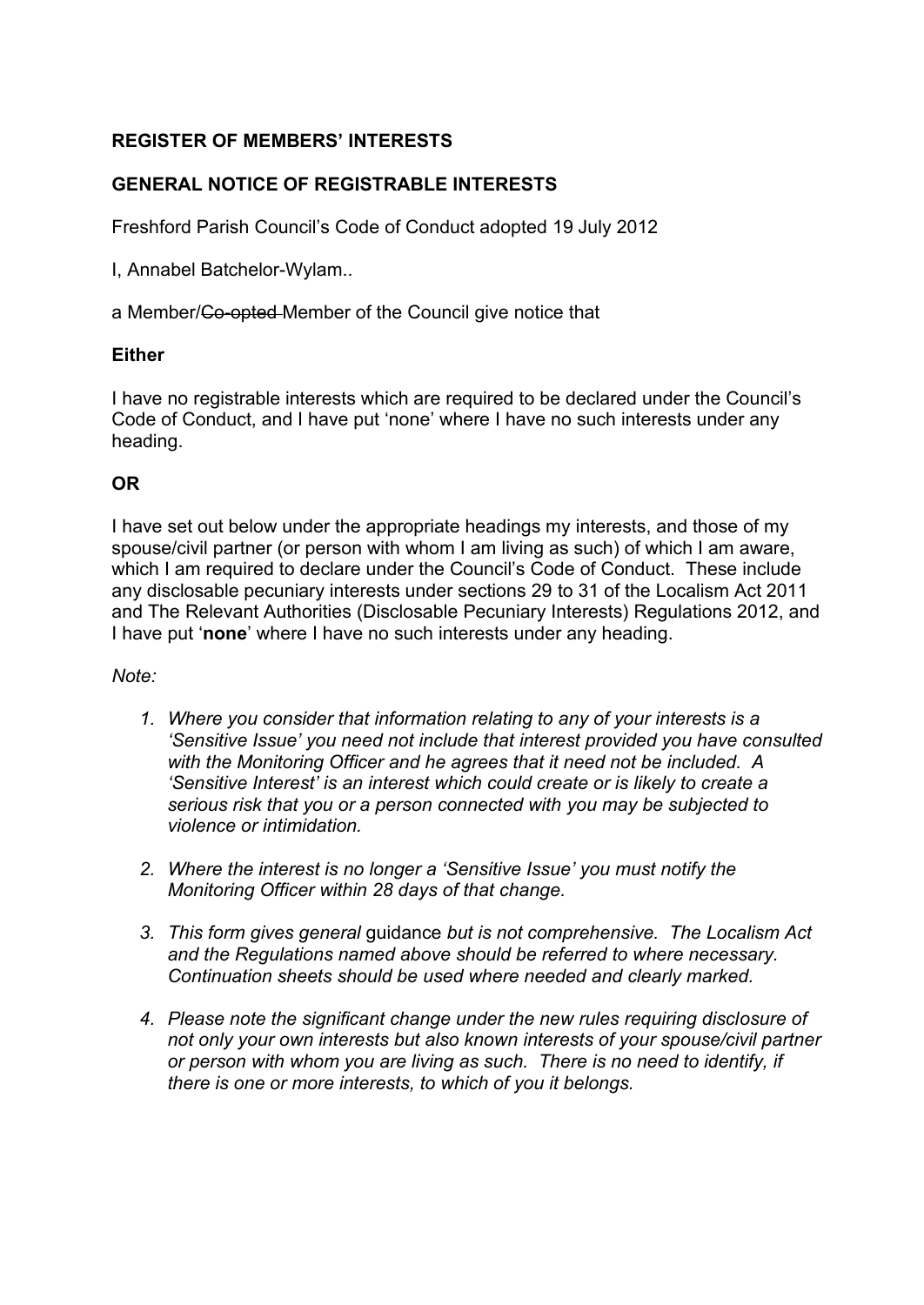## **1. Employment, Office, Trade, Profession or Vocation**

1.1You should disclose any employment, office, trade, profession or vocation carried on for profit or gain, including the name of any person or body who employs or has appointed you.

**NONE**

### **2. Sponsorship**

2.1 You should declare any payment or provision of any other financial benefit (other than from the Council) made or provided within the last 12 months in respect of expenses incurred by you in carrying out your duties as a member, or towards your election expenses.

*Note – This includes any payment or financial benefit from a trade union.*

**NONE**

## **3. Contracts**

3.1 You should declare any current undischarged contract made between you, or a body in which you have a beneficial interest, and the Council under which goods or services are to be provided or works are to be executed.

*Note – A contract is normally written and includes any agreement or arrangement for the supply of goods or services or for undertaking any work for the Council).*

**NONE**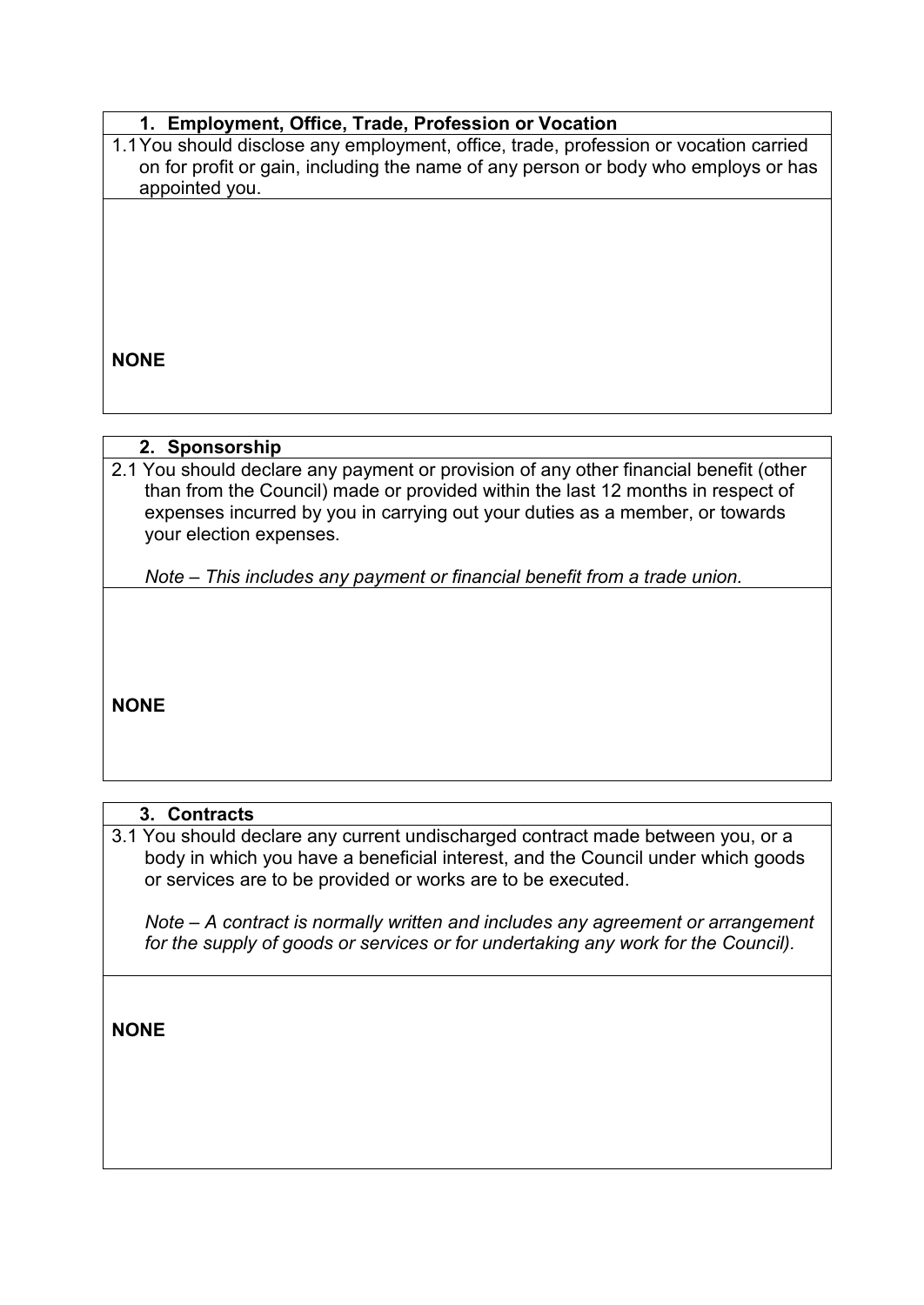### **4. Land**

4.1 You should declare any beneficial interest in land located with the Council's area (excluding any easement, or right in or over land which does not carry the right to occupy or receive income).

*Note – A beneficial interest may be described as a proprietary interest for your own benefit. You should give the address or a brief description to identify the land. You should include your home under the heading as owner, leasee or tenant. This includes joint ownership, lesees, tenants. You should also include any property from which you receive rent or of which you are a mortgagee. Land 'including any buildings or parts of buildings'.*

**NONE**

# **5. Licences**

5.1 You should detail any licence (alone or jointly with others) to occupy land in the Council's area for a month or longer.

*Note – This includes allotments, garages, licenses and other short term arrangements to use land or property.*

**NONE**

# **6. Corporate Tenancies**

6.1 You should detail any tenancy where to your knowledge, the Council is the landlord and the tenant is a body in which you have a beneficial interest.

*Note – A beneficial interest is a proprietary interest for your own benefit.*

**NONE**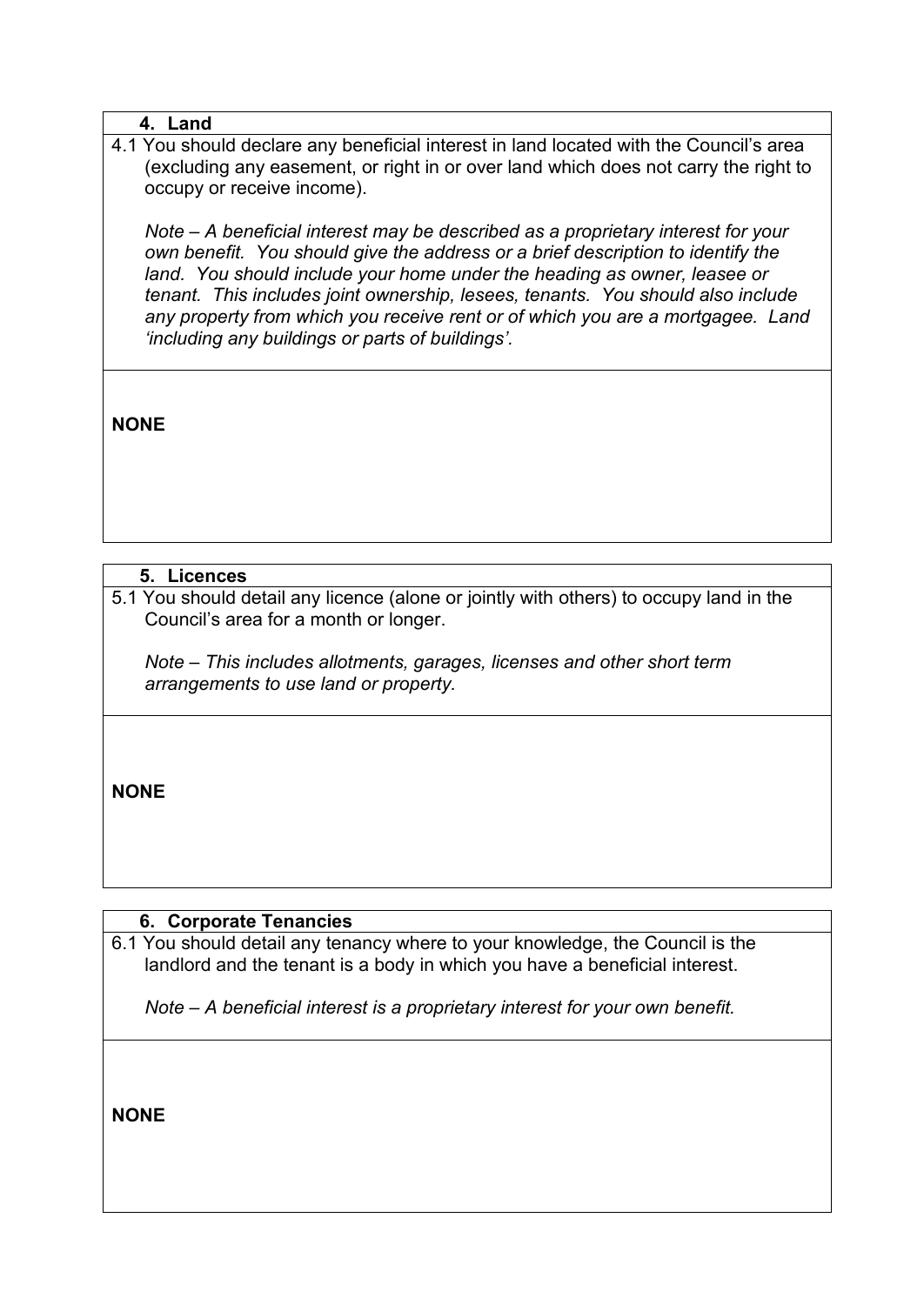#### **7. Securities**

7.1. You should detail any beneficial interest in securities of a body which has to your knowledge a place of business or land in the Council's area and **either** the total nominal value of the securities exceeds £25,000 or one hundredth of the total issued share capital, **or** one hundredth of the total issued share capital of any class of shares issued.

*Note – If you own shares or other form of equity in a company or other body which has a place of business in the Council's area, you will need to consider whether the interest is to be included. Identify the nominal value – this is the amount of shares indicated on the certificate, not the market value. If this exceeds £25,000, you need to register the name of the company or body. If this is less than £25,000 but your holding is more than 1% of the total issued share capital, you also need to register the name of the company or body.*

**NONE**

#### **8. Disclosure of Gifts and Hospitality**

8.1 You must reveal the name of any person or organisation from whom you have received a gift or hospitality with an estimated value of at least £ which you have received in your capacity as a member of the Council.

| Date of receipt of<br><b>Gift/Hospitality</b> | <b>Name of Donor</b> | <b>Reason and Nature of Gift/Hospitality</b> |
|-----------------------------------------------|----------------------|----------------------------------------------|
|                                               |                      |                                              |
|                                               |                      |                                              |
|                                               |                      |                                              |
|                                               |                      |                                              |
|                                               |                      |                                              |

*You are reminded that you must update the register within 28 days of receiving any further gift or hospitality with an estimated value of at last £ by completing a continuation sheet which may be obtained from*

#### **9. Changes to Registered Interests**

9.1 I understand that I must, within 28 days of becoming aware of any new or change in the above interests, including any change in relation to a sensitive interest, provide written notification thereof to the Council's Monitoring Officer.